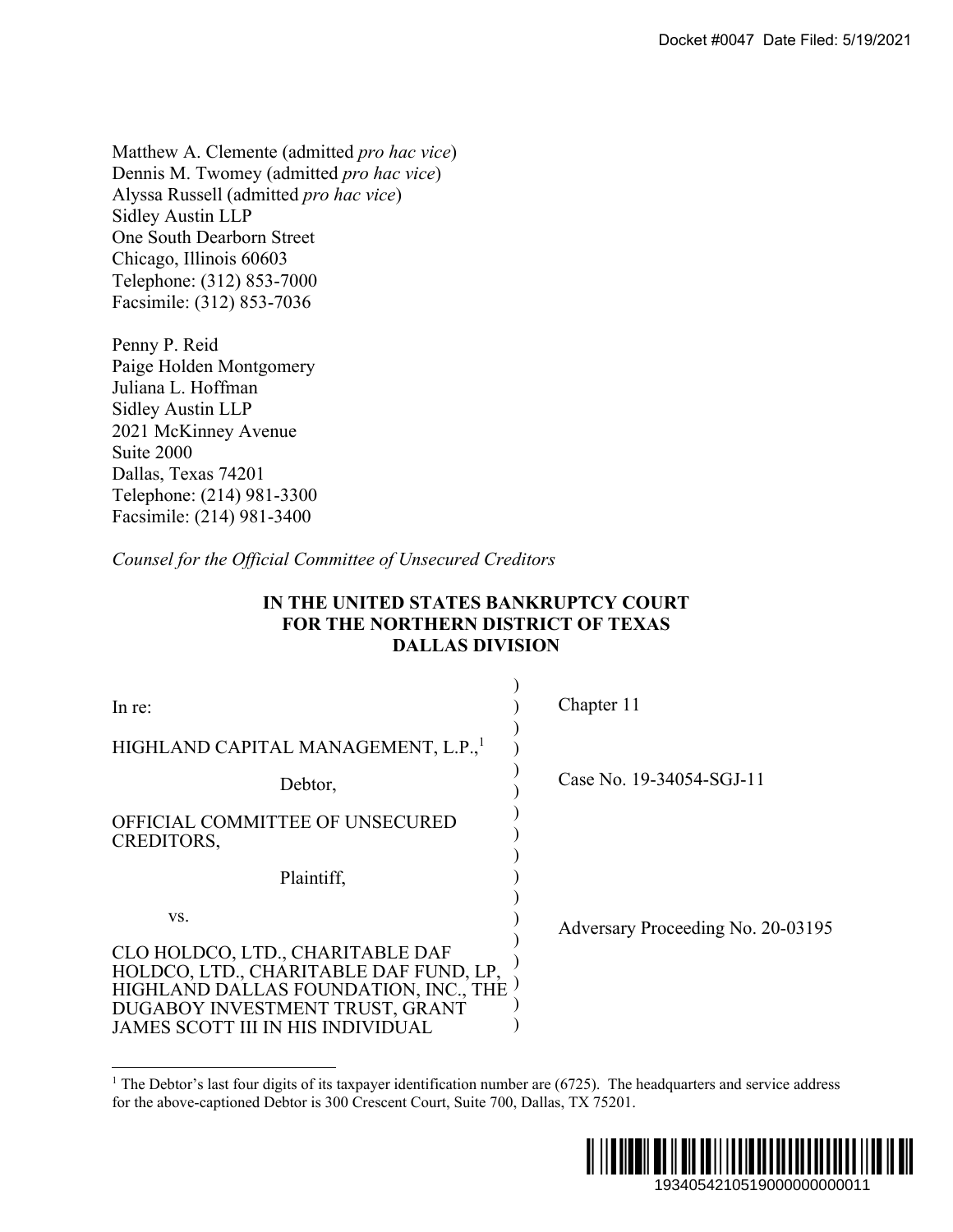#### CAPACITY, AS TRUSTEE OF THE DUGABOY INVESTMENT TRUST, AND AS TRUSTEE OF THE GET GOOD NONEXEMPT TRUST, AND JAMES D. DONDERO,

Defendants.

### **NOTICE OF HEARING FOR THE THE OFFICIAL COMMITTEE OF UNSECURED CREDITORS' EMERGENCY MOTION TO STAY THE ADVERSARY PROCEEDING FOR NINETY DAYS**

) ) ) ) ) )

**PLEASE TAKE NOTICE** that a hearing on the *Emergency Motion to Stay the Adversary Proceeding for Ninety Days* [Docket No. 46] (the "Motion to Stay") filed by the Official Committee of Unsecured Creditors' (the "Committee") in the above-captioned adversary proceeding is scheduled for hearing on **Thursday, May 20, 2021 at 9:30 a.m. (Central Time)** (the "Hearing").

The Hearing on the Motion to Stay will be held before The Honorable Stacey G. C. Jernigan, United States Bankruptcy Court Judge, and will be conducted via WebEx videoconference. The WebEx video participation/attendance link for the Status Conference is: https://us-courts.webex.com/meet/jerniga.

A copy of the WebEx Hearing Instructions for the Hearing is attached hereto as Exhibit A; alternatively, the WebEx Hearing Instructions for the Hearing may be obtained from Judge Jernigan's hearing/calendar site at: https://www.txnb.uscourts.gov/judges-info/hearingdates/judgejernigans-hearing-dates.

## [*Remainder of Page Intentionally Left Blank*]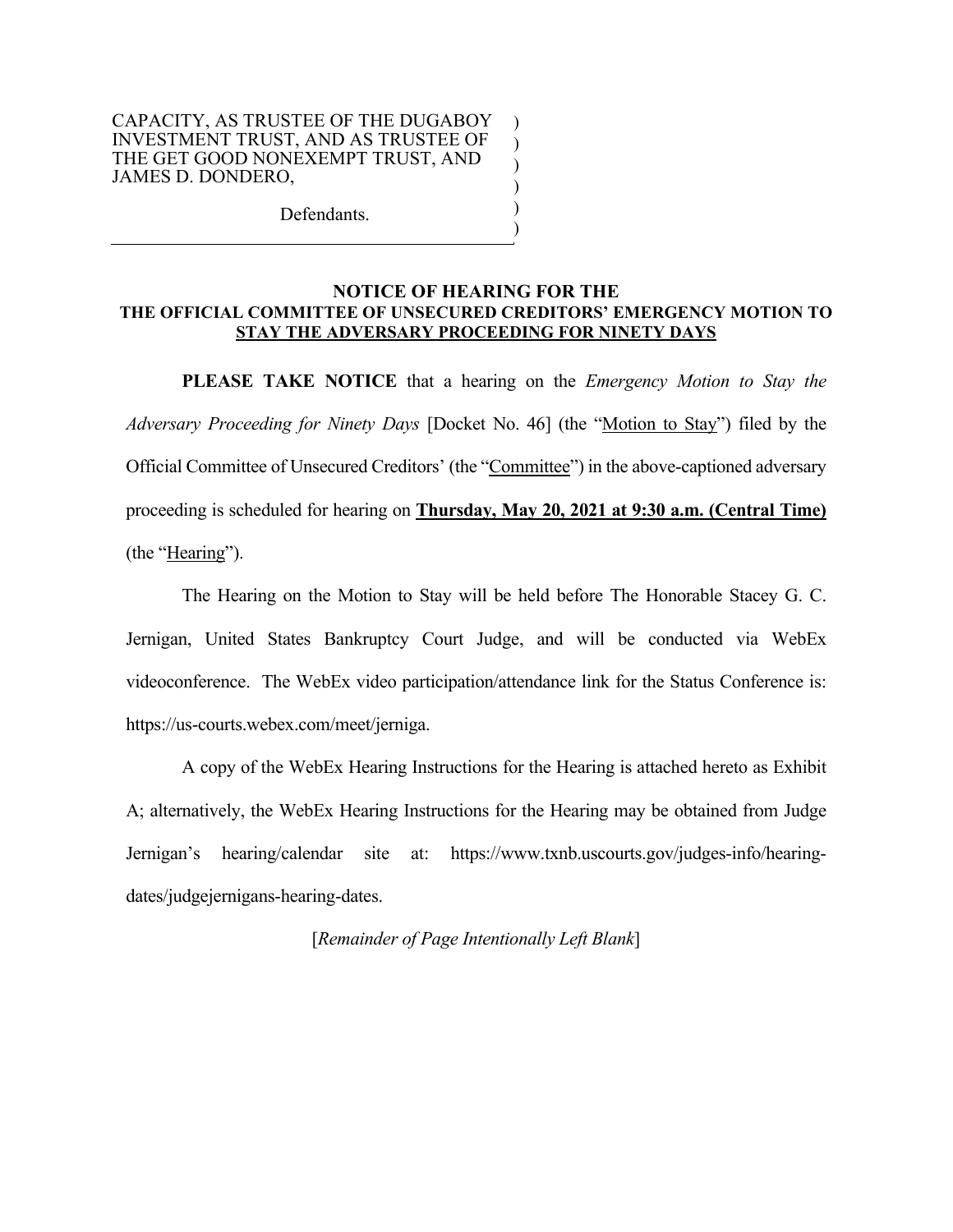### SIDLEY AUSTIN LLP

# */s/ Paige Holden Montgomery*

Penny P. Reid Paige Holden Montgomery Juliana L. Hoffman 2021 McKinney Avenue Suite 2000 Dallas, Texas 74201 Telephone: (214) 981-3300

-and-

Matthew A. Clemente (admitted *pro hac vice*) Dennis M. Twomey (admitted *pro hac vice*) Alyssa Russell (admitted *pro hac vice*) One South Dearborn Street Chicago, Illinois 60603 Telephone: (312) 853-7000 Facsimile: (312) 853-7036

*Counsel for the Official Committee of Unsecured Creditors*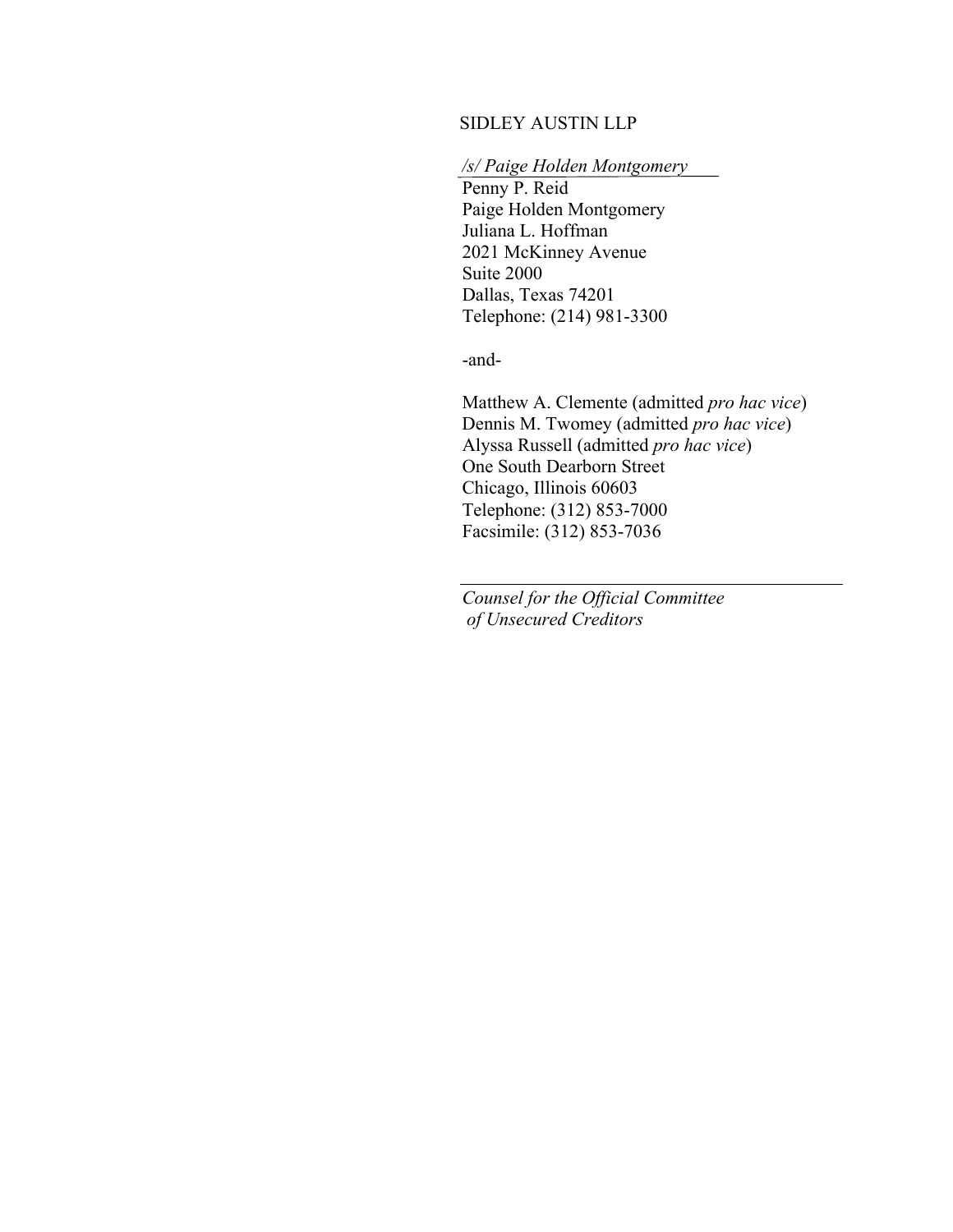# **EXHIBIT A**

**WebEx Hearing Instructions**